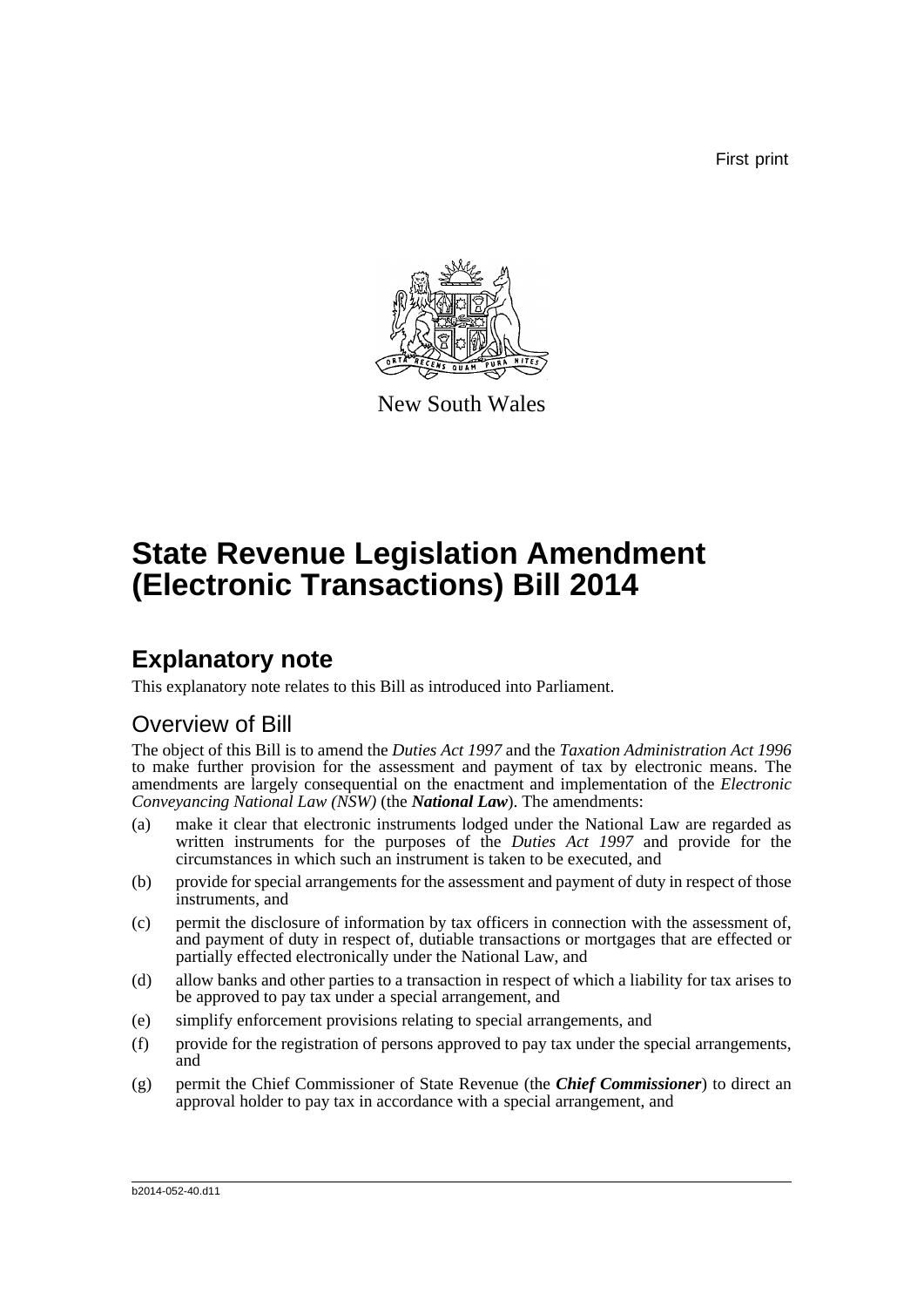- (h) permit the Chief Commissioner to direct the payment of tax by electronic means, and
- (i) provide for the phasing-out of the use of impressed stamps.

### Outline of provisions

**Clause 1** sets out the name (also called the short title) of the proposed Act.

**Clause 2** provides for the commencement of the proposed Act on the date of assent to the proposed Act.

### **Schedule 1 Amendment of Duties Act 1997 No 123**

**Schedule 1 [10]** provides that a reference in the *Duties Act 1997* to a written instrument or a dutiable transaction that is effected by a written instrument includes a reference to an electronic registry instrument or a dutiable transaction that is effected by an electronic registry instrument. An electronic registry instrument is a registry instrument under the National Law that is in a form that enables it to be lodged electronically under that Law. The amendment merely confirms the provisions of the National Law which state that electronic registry instruments that are digitally signed under the National Law are taken to be in writing for the purposes of the laws of New South Wales.

**Schedule 1 [9]** inserts a definition of *electronic registry instrument* in the *Duties Act 1997*. **Schedule 1** [3] is a consequential amendment.

**Schedule 1 [1]** provides that an electronic registry instrument is taken to be first executed when it is first digitally signed by a subscriber under the National Law. Accordingly, liability for duty on a dutiable transaction that is effected under the National Law will arise when the electronic registry instrument is first digitally signed.

**Schedule 1** [2] provides that if a single dutiable transaction is effected by more than one electronic registry instrument, only one of them is required to be stamped with the duty chargeable.

**Schedule 1** [4] provides that an electronic registry instrument is not regarded as a counterpart for the purposes of a provision that imposes duty on counterpart instruments.

**Schedule 1 [7]** permits the Chief Commissioner to approve procedures for the payment of duty in respect of electronic registry instruments and for the endorsement or certification of those instruments in a way that indicates that duty has been paid, is payable or is not chargeable. An electronic registry instrument is taken to be duly stamped if the instrument is endorsed or certified in accordance with such a procedure. **Schedule 1 [6]** is a consequential amendment.

**Schedule 1 [8]** permits the disclosure of information relating to the assessment of a dutiable transaction or mortgage, or the payment of duty in respect of a dutiable transaction or mortgage, if:

- (a) the disclosure is made in connection with a dutiable transaction or mortgage that is effected or partially effected by use of an Electronic Lodgment Network under the National Law, and
- (b) the disclosure is made to the Electronic Lodgment Network Operator or by use of the Electronic Lodgment Network, and
- (c) the disclosure is made in connection with the administration or execution of the *Duties Act 1997*.

**Schedule 1 [5]** recognises that an instrument may be stamped with a unique transaction identifier or reference number, instead of an impressed stamp. The use of impressed stamps is to be phased-out.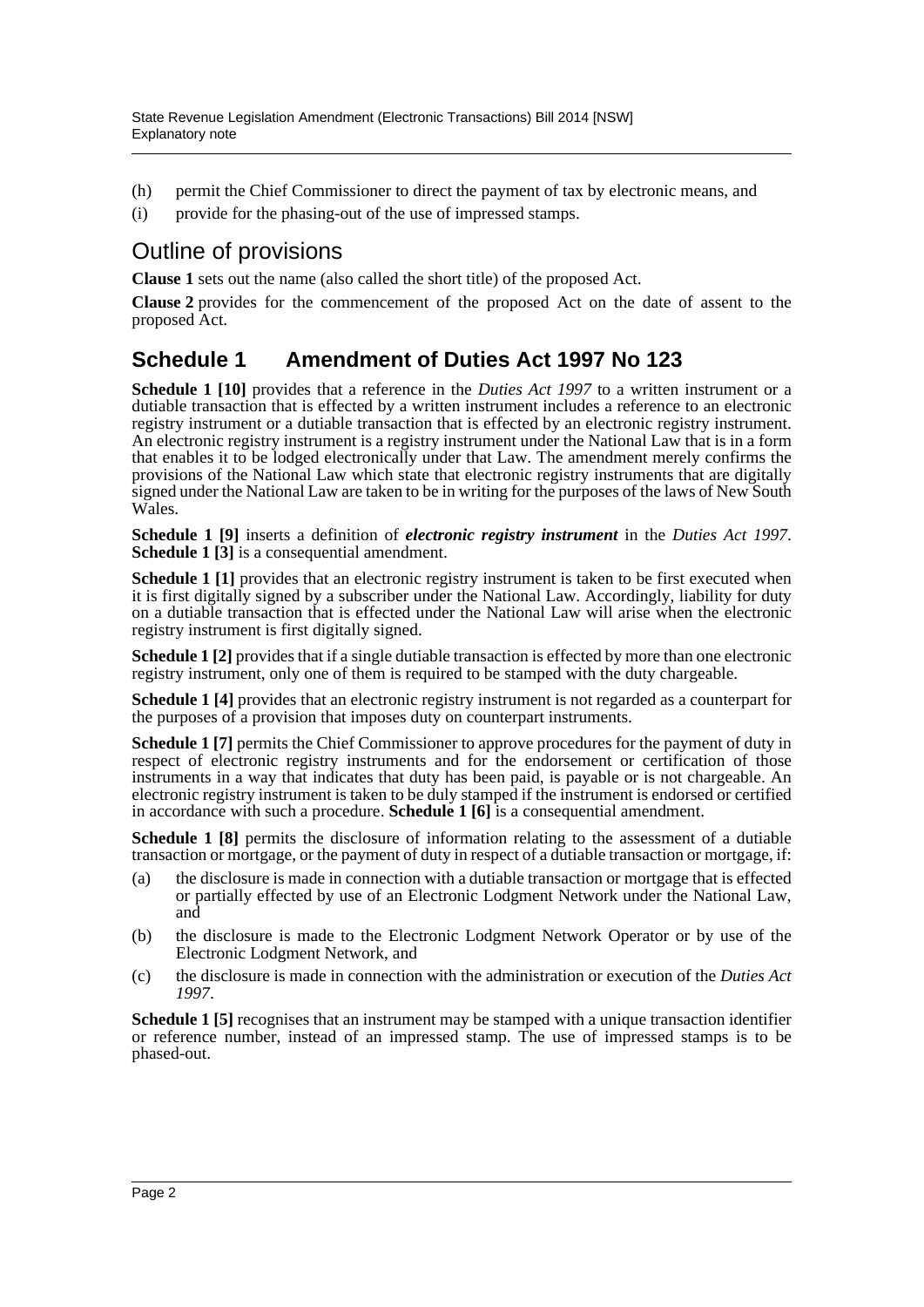#### **Schedule 2 Amendment of Taxation Administration Act 1996 No 97**

**Schedule 2** [1] permits the Chief Commissioner to approve special arrangements for the payment of tax by any specified person who is a party to a transaction or class of transactions in respect of which a liability for tax arises and who is not a taxpayer. For example, this would permit the Chief Commissioner to approve special arrangements for the payment of mortgage duty by a bank (even though the bank is not the taxpayer liable to pay the duty). The amendment also makes it clear that an agent or other person who acts on behalf of a taxpayer may be approved to pay tax under a special arrangement in relation to any taxpayers on whose behalf the agent or other person acts. **Schedule 2** [3] is a consequential amendment.

**Schedule 2 [6]** simplifies enforcement provisions relating to approved special arrangements. Under the new provisions, it will be an offence for a person who is given approval to pay tax in accordance with the arrangements to contravene the conditions of the arrangement. The conditions will be binding only on the person who is given the approval and not on a taxpayer who is not a party to the approval. A taxpayer will still be liable for any tax not paid in accordance with the special arrangements. **Schedule 2 [2], [5] and [8]** are related amendments.

**Schedule 2 [4]** permits the Chief Commissioner to register a person as a person who is approved to pay tax under a special arrangement. The Chief Commissioner may, by order in writing served on the person, direct the person to pay tax to which the special arrangement applies in accordance with the special arrangement. For example, a special arrangement may provide for the payment of duty electronically and the endorsement of the instrument to indicate the payment of the duty (rather than the stamping of the instrument). If the Chief Commissioner directs an approval holder to pay duty in accordance with the special arrangement, the instrument must be endorsed under the special arrangement rather than lodged for stamping by the Chief Commissioner. **Schedule 2 [9]** is a transitional provision.

**Schedule 2** [7] permits the Chief Commissioner to direct that tax be paid by electronic means.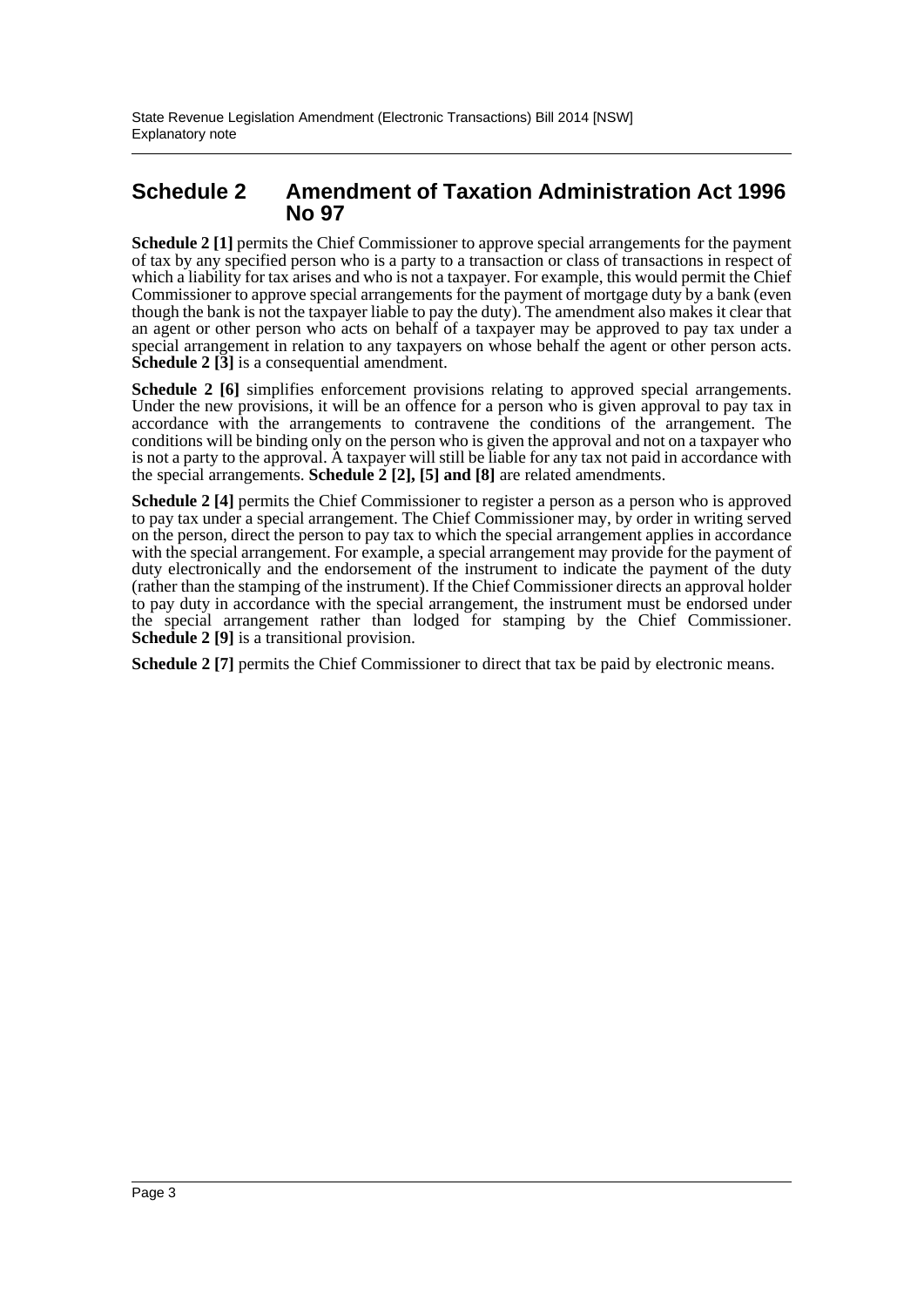First print



New South Wales

# **State Revenue Legislation Amendment (Electronic Transactions) Bill 2014**

## **Contents**

|            |                                                     | Page          |
|------------|-----------------------------------------------------|---------------|
|            | Name of Act                                         | 2             |
|            | Commencement                                        | $\mathcal{P}$ |
|            | Schedule 1 Amendment of Duties Act 1997 No 123      | 3             |
| Schedule 2 | Amendment of Taxation Administration Act 1996 No 97 | 6             |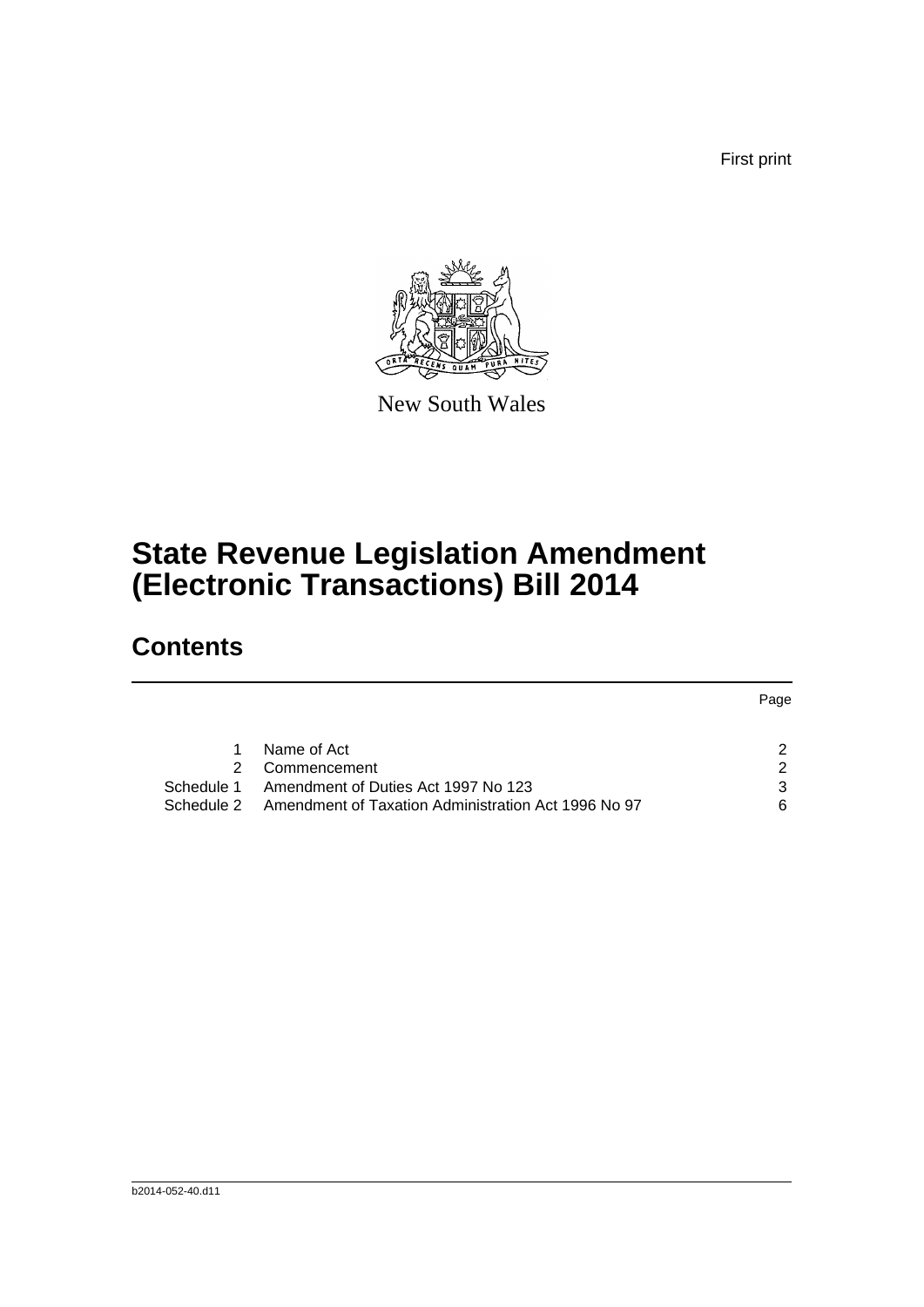

New South Wales

# **State Revenue Legislation Amendment (Electronic Transactions) Bill 2014**

No , 2014

#### **A Bill for**

An Act to amend certain State revenue legislation to make further provision for the assessment and payment of tax by electronic means.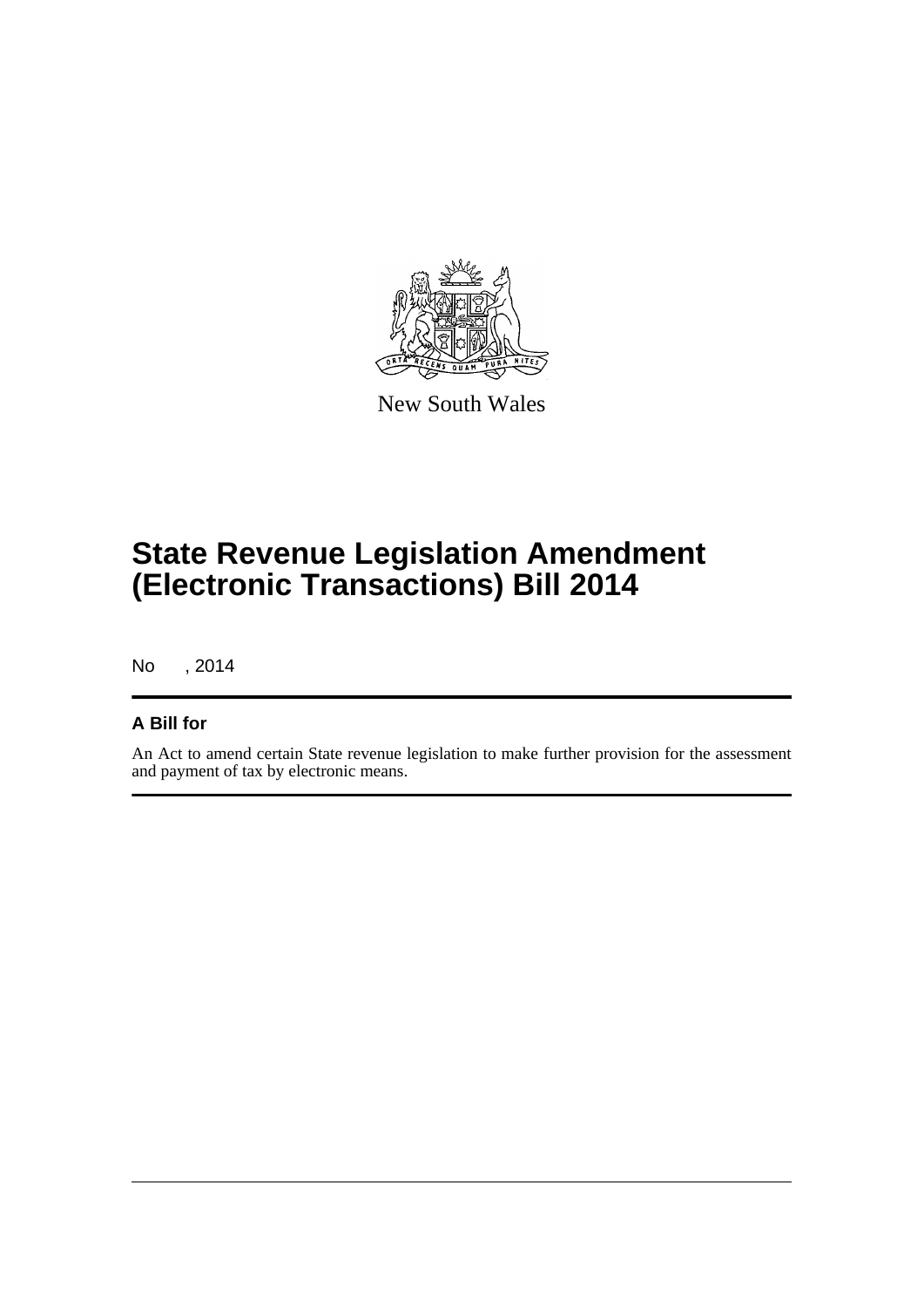<span id="page-5-1"></span><span id="page-5-0"></span>

| The Legislature of New South Wales enacts:                                                        |        |
|---------------------------------------------------------------------------------------------------|--------|
| Name of Act                                                                                       | 2      |
| This Act is the <i>State Revenue Legislation Amendment (Electronic Transactions)</i><br>Act 2014. | 3<br>4 |
| Commencement                                                                                      | 5      |
| This Act commences on the date of assent to this Act.                                             | 6      |
|                                                                                                   |        |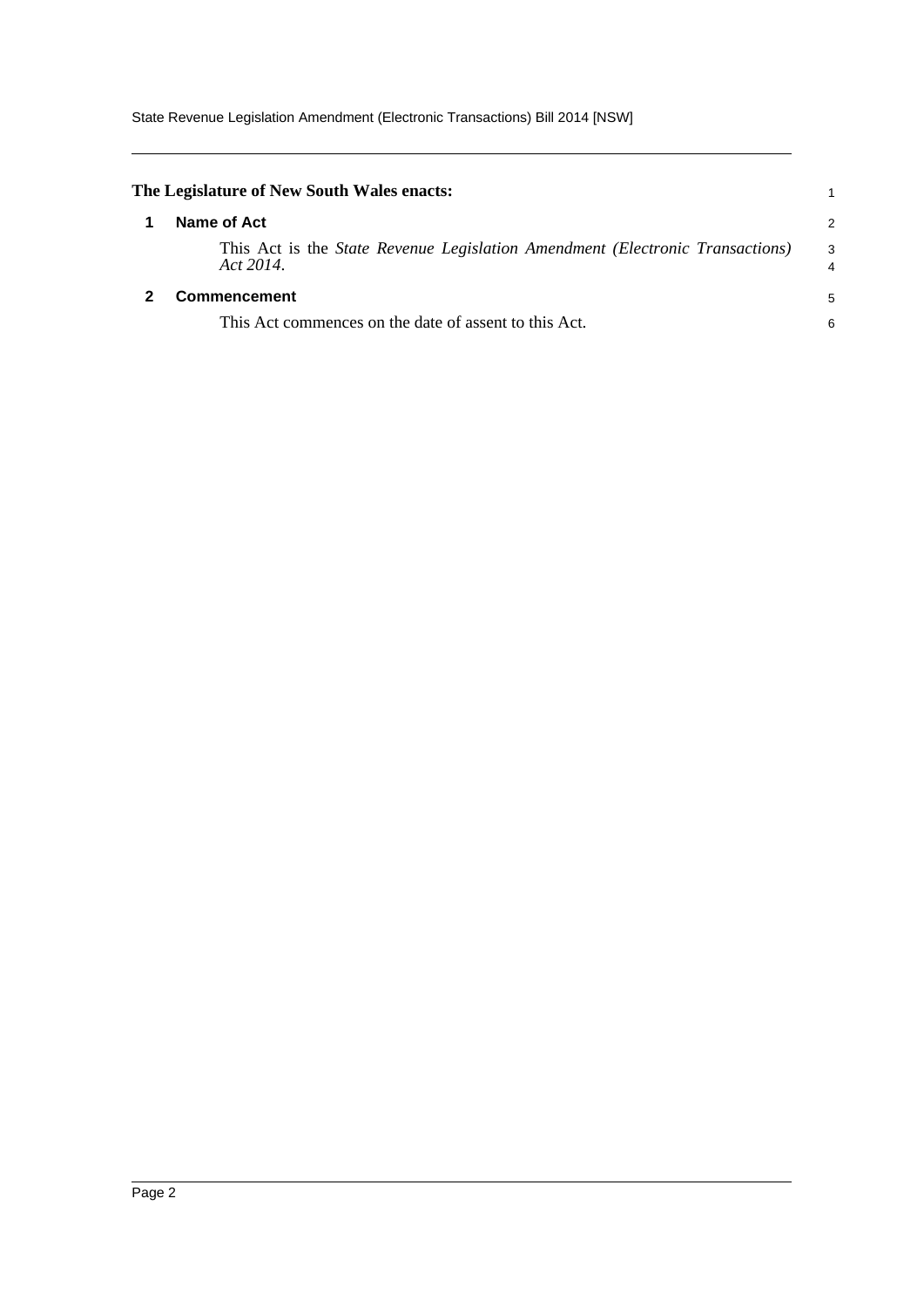<span id="page-6-0"></span>

|       | <b>Schedule 1</b>                                |                                               | <b>Amendment of Duties Act 1997 No 123</b>                                                                                                                                                                                                                                                              | 1                                      |  |  |  |
|-------|--------------------------------------------------|-----------------------------------------------|---------------------------------------------------------------------------------------------------------------------------------------------------------------------------------------------------------------------------------------------------------------------------------------------------------|----------------------------------------|--|--|--|
| [1]   | Section 12 When does a liability for duty arise? |                                               |                                                                                                                                                                                                                                                                                                         |                                        |  |  |  |
|       |                                                  |                                               | Insert after section 12 $(3)$ :                                                                                                                                                                                                                                                                         | 3                                      |  |  |  |
|       |                                                  | (4)                                           | An electronic registry instrument is taken to be first executed when it is first<br>digitally signed by a subscriber (within the meaning of the Electronic<br>Conveyancing National Law (NSW)).                                                                                                         | $\overline{4}$<br>$\,$ 5 $\,$<br>$\,6$ |  |  |  |
| [2]   |                                                  | Section 18 No double duty                     |                                                                                                                                                                                                                                                                                                         |                                        |  |  |  |
|       | Insert after section $18(7)$ :                   |                                               |                                                                                                                                                                                                                                                                                                         |                                        |  |  |  |
|       |                                                  | (8)                                           | Despite subsection (1), if a single dutiable transaction is effected by more than<br>one electronic registry instrument it is sufficient that one of those instruments<br>is duly stamped with the duty chargeable on the dutiable transaction.<br>Note. See section 290.                               | $\boldsymbol{9}$<br>10<br>11<br>12     |  |  |  |
| [3]   |                                                  |                                               | <b>Section 228A Electronic mortgages</b>                                                                                                                                                                                                                                                                | 13                                     |  |  |  |
|       |                                                  |                                               | Omit section 228A (1). Insert instead:                                                                                                                                                                                                                                                                  | 14                                     |  |  |  |
|       |                                                  | (1)                                           | To avoid doubt, for the purposes of this Chapter (in particular, the definition<br>of <i>mortgage</i> ), an <i>instrument</i> includes any electronic registry instrument.                                                                                                                              | 15<br>16                               |  |  |  |
| [4]   |                                                  | <b>Section 271 Duplicates or counterparts</b> |                                                                                                                                                                                                                                                                                                         |                                        |  |  |  |
|       | Insert after section $271(3)$ :                  |                                               |                                                                                                                                                                                                                                                                                                         |                                        |  |  |  |
|       |                                                  | (4)                                           | An electronic registry instrument is not a counterpart of an instrument for the<br>purposes of this section.                                                                                                                                                                                            | 19<br>20                               |  |  |  |
| [5]   | Section 287 Form of stamps to be used            |                                               |                                                                                                                                                                                                                                                                                                         |                                        |  |  |  |
|       |                                                  | section 287 (1).                              | Insert "or a unique transaction identifier or reference number" after "impressed stamp" in                                                                                                                                                                                                              | 22<br>23                               |  |  |  |
| [6]   | <b>Section 287 (3)</b>                           |                                               |                                                                                                                                                                                                                                                                                                         |                                        |  |  |  |
|       |                                                  |                                               | Omit the subsection. Insert instead:                                                                                                                                                                                                                                                                    | 25                                     |  |  |  |
|       |                                                  | (3)                                           | Without limiting subsection (2), the Chief Commissioner may authorise the<br>endorsement or certification of an instrument as referred to in section 289A or<br>290.                                                                                                                                    | 26<br>27<br>28                         |  |  |  |
| $[7]$ |                                                  | <b>Section 290</b>                            |                                                                                                                                                                                                                                                                                                         | 29                                     |  |  |  |
|       | Insert after section 289A:                       |                                               |                                                                                                                                                                                                                                                                                                         |                                        |  |  |  |
|       | 290                                              |                                               | Special procedures for electronic registry instruments                                                                                                                                                                                                                                                  | 31                                     |  |  |  |
|       |                                                  | (1)                                           | The Chief Commissioner may approve procedures for the payment of duty in<br>respect of electronic registry instruments and the endorsement or certification<br>of those instruments in a way that indicates that duty has been paid, is payable<br>or is not chargeable.                                | 32<br>33<br>34<br>35                   |  |  |  |
|       |                                                  | (2)                                           | An electronic registry instrument is taken to be duly stamped if the instrument<br>is endorsed or certified in accordance with such a procedure.                                                                                                                                                        | 36<br>37                               |  |  |  |
|       |                                                  | (3)                                           | An approved procedure may permit the endorsement or certification of an<br>instrument before it is digitally signed but, in that case, the instrument is taken<br>to be duly stamped only when the instrument is digitally signed in accordance<br>with the Electronic Conveyancing National Law (NSW). | 38<br>39<br>40<br>41                   |  |  |  |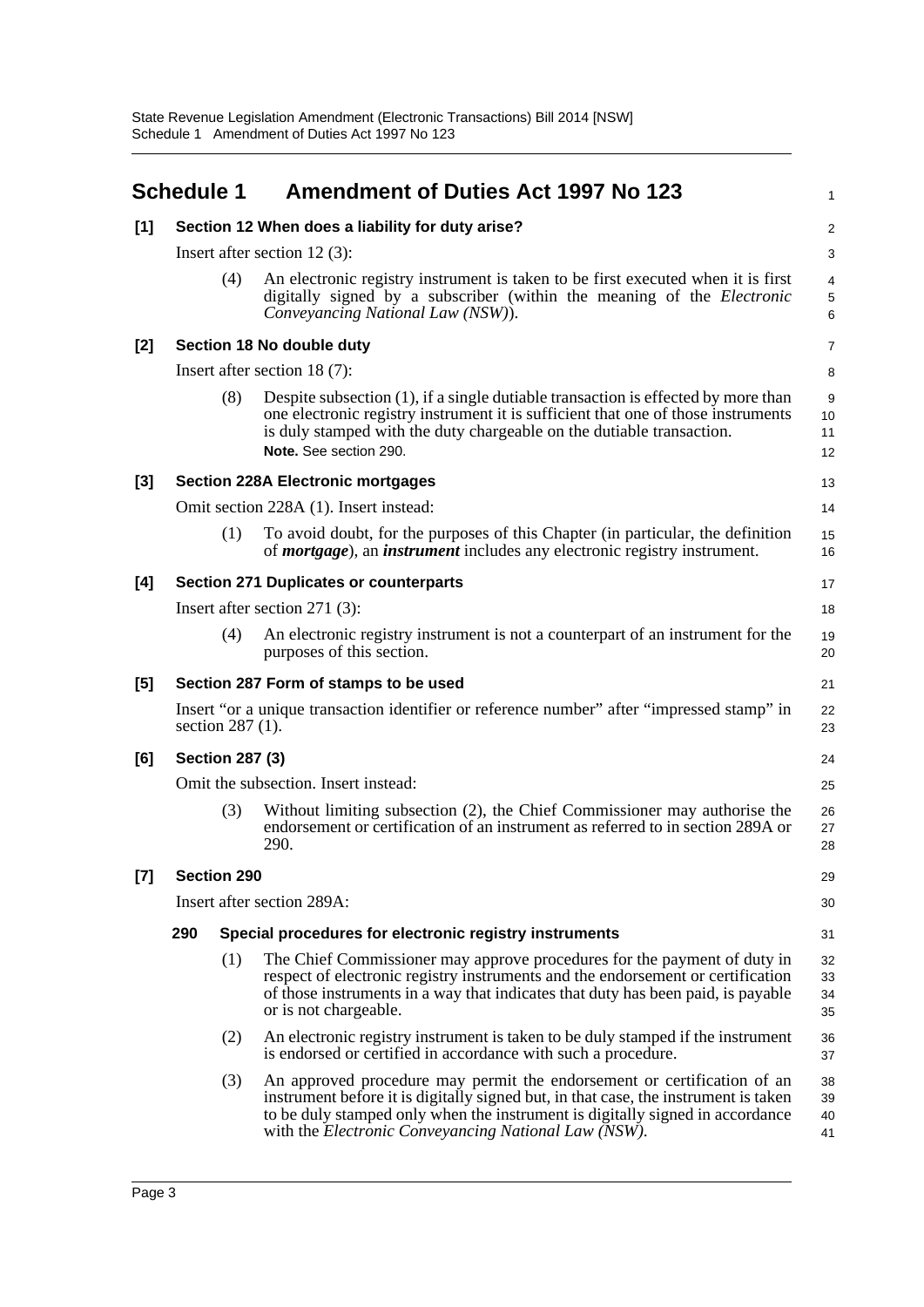|        |     | (4)                |                                           | The endorsement or certification of an instrument under this section:                                                                                                                                                                                                                                    | $\mathbf{1}$         |
|--------|-----|--------------------|-------------------------------------------|----------------------------------------------------------------------------------------------------------------------------------------------------------------------------------------------------------------------------------------------------------------------------------------------------------|----------------------|
|        |     |                    | (a)                                       | is not evidence of an assessment of the duty payable under this Act in<br>respect of the instrument, and                                                                                                                                                                                                 | $\overline{2}$<br>3  |
|        |     |                    | (b)                                       | does not affect any liability for payment of the duty in relation to the<br>instrument under this Act.                                                                                                                                                                                                   | $\overline{4}$<br>5  |
|        |     | (5)                |                                           | Particulars of any procedure approved under this section are to be published<br>on the website of the Office of State Revenue.                                                                                                                                                                           | 6<br>$\overline{7}$  |
|        |     | (6)                |                                           | A person who endorses or certifies an electronic registry instrument otherwise<br>than under and in accordance with a procedure approved under this section so<br>as to suggest or imply that the instrument has been endorsed or certified in<br>accordance with the procedure is guilty of an offence. | 8<br>9<br>10<br>11   |
|        |     |                    |                                           | Maximum penalty: 100 penalty units.                                                                                                                                                                                                                                                                      | 12                   |
| [8]    |     | <b>Section 312</b> |                                           |                                                                                                                                                                                                                                                                                                          | 13                   |
|        |     |                    | Insert before section 313:                |                                                                                                                                                                                                                                                                                                          | 14                   |
|        | 312 |                    |                                           | Disclosures of information in connection with ELN transactions                                                                                                                                                                                                                                           | 15                   |
|        |     | (1)                | transaction or mortgage, if:              | A tax officer (within the meaning of the <i>Taxation Administration Act 1996</i> ) is<br>authorised to disclose information relating to the assessment of a dutiable<br>transaction or mortgage, or the payment of duty in respect of a dutiable                                                         | 16<br>17<br>18<br>19 |
|        |     |                    | (a)                                       | the disclosure is made in connection with a dutiable transaction or<br>mortgage that is effected or partially effected by use of an Electronic<br>Lodgment Network, and                                                                                                                                  | 20<br>21<br>22       |
|        |     |                    | (b)                                       | the disclosure is made to the Electronic Lodgment Network Operator or<br>by use of the Electronic Lodgment Network, and                                                                                                                                                                                  | 23<br>24             |
|        |     |                    | (c)<br>execution of this Act.             | the disclosure is made in connection with the administration or                                                                                                                                                                                                                                          | 25<br>26             |
|        |     | (2)                |                                           | Section 84 of the Taxation Administration Act 1996 does not apply to<br>information obtained from a tax officer under this section.                                                                                                                                                                      | 27<br>28             |
|        |     | (3)                |                                           | In this section, <i>Electronic Lodgment Network</i> and <i>Electronic Lodgment</i><br><b>Network Operator</b> have the same meanings as they have in the <i>Electronic</i><br>Conveyancing National Law (NSW).                                                                                           | 29<br>30<br>31       |
| [9]    |     | <b>Dictionary</b>  |                                           |                                                                                                                                                                                                                                                                                                          | 32                   |
|        |     |                    | Insert in alphabetical order in clause 1: |                                                                                                                                                                                                                                                                                                          | 33                   |
|        |     |                    |                                           | <i>electronic registry instrument</i> means a registry instrument (within the<br>meaning of the <i>Electronic Conveyancing National Law</i> ( <i>NSW</i> )) that is in a<br>form that enables it to be lodged electronically under that Law.                                                             | 34<br>35<br>36       |
| $[10]$ |     |                    | Dictionary, clause 5                      |                                                                                                                                                                                                                                                                                                          | 37                   |
|        |     |                    | Insert after clause 4:                    |                                                                                                                                                                                                                                                                                                          | 38                   |
|        | 5   | (NSW)              |                                           | References to written instruments-Electronic Conveyancing National Law                                                                                                                                                                                                                                   | 39<br>40             |
|        |     |                    |                                           | A reference in this Act to a written instrument or a dutiable transaction<br>effected by a written instrument includes a reference to an electronic registry                                                                                                                                             | 41<br>42             |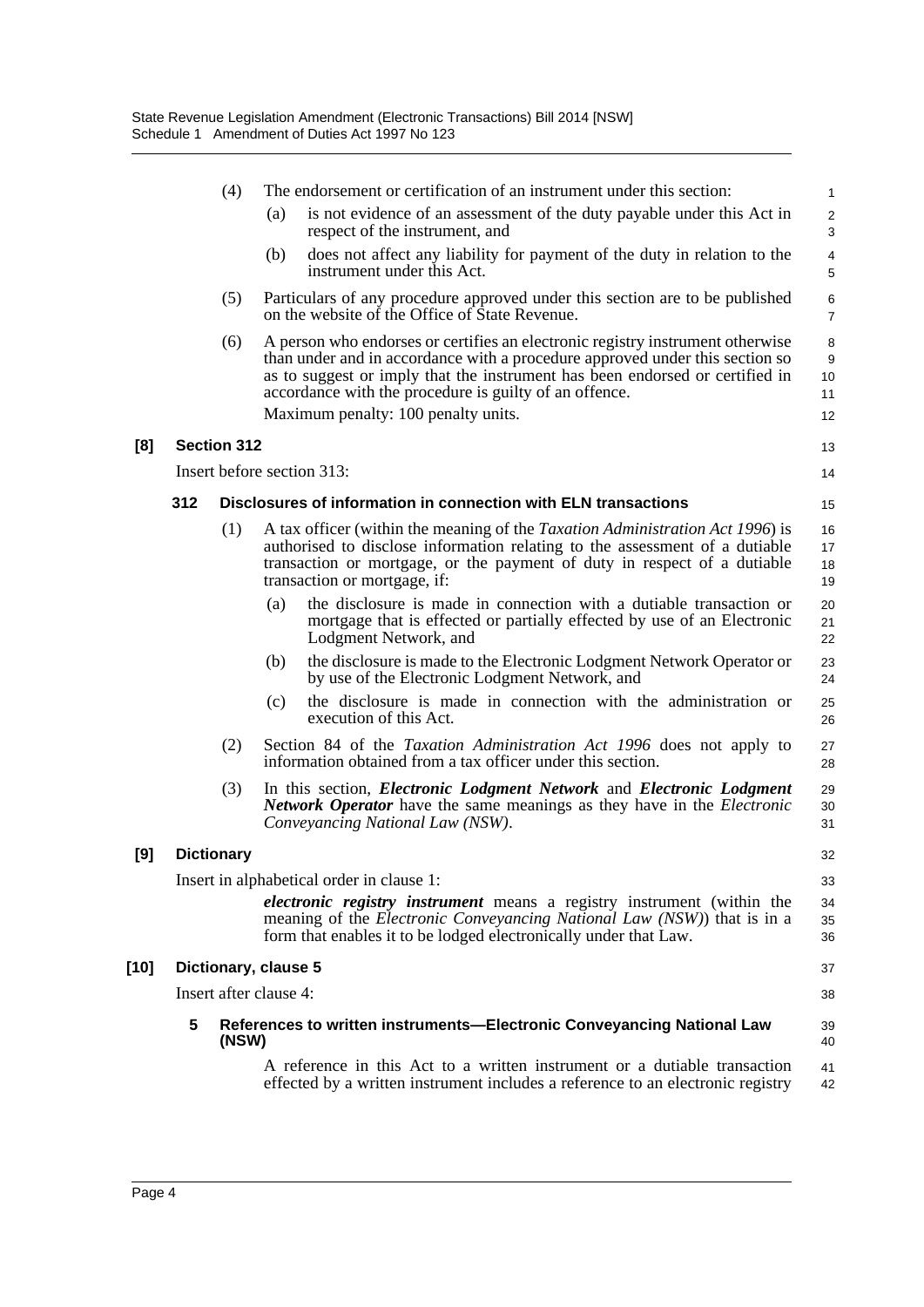instrument or a dutiable transaction effected by an electronic registry instrument, respectively.

**Note.** The *Electronic Conveyancing National Law (NSW)* provides that a registry instrument that is digitally signed in accordance with that Law is taken to be in writing for the purposes of the laws of New South Wales.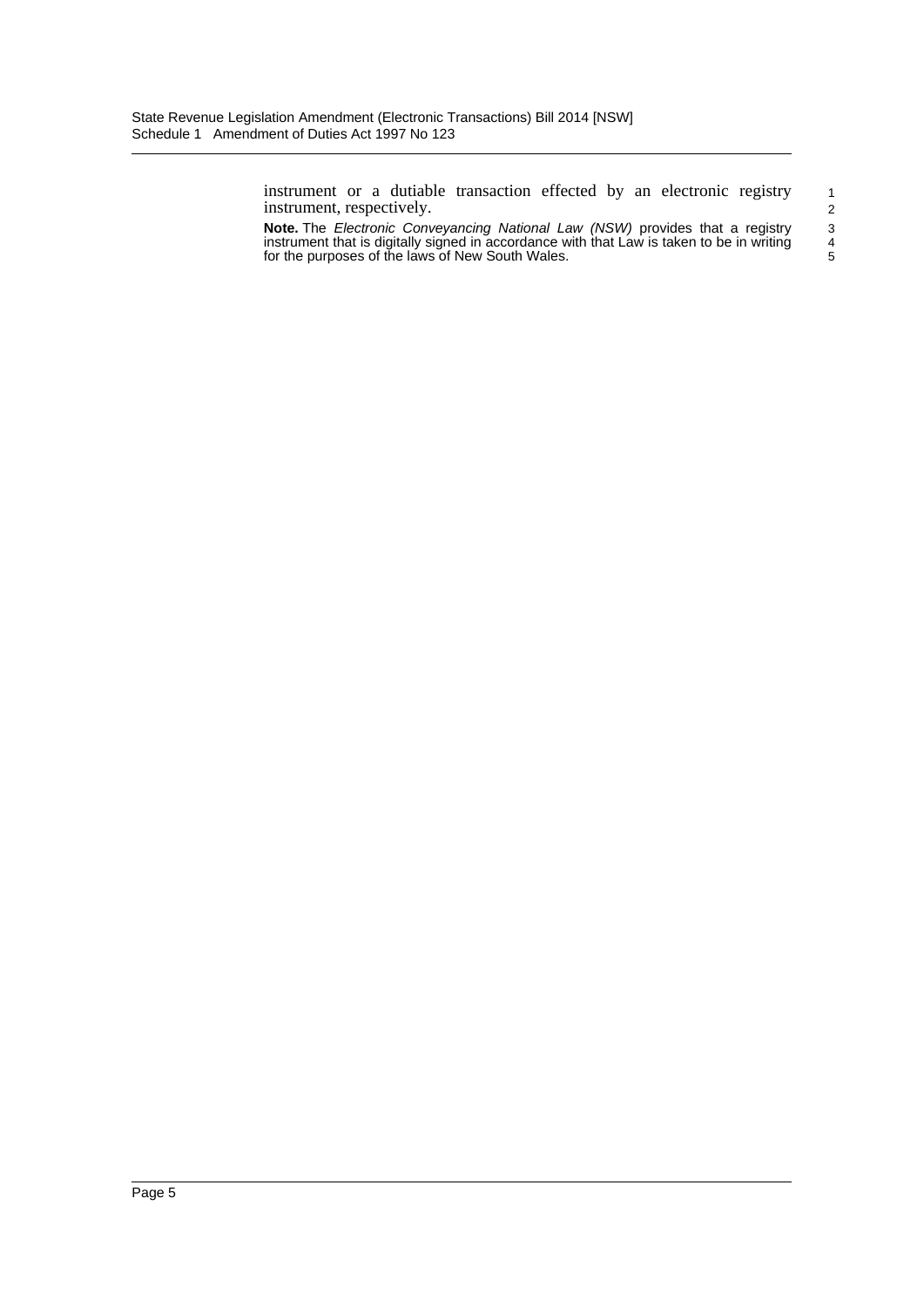<span id="page-9-0"></span>

|       | <b>Schedule 2</b>                                           |                          |     | <b>Amendment of Taxation Administration Act 1996</b><br><b>No 97</b>                                                                                                                                                                                                                                       | 1<br>$\overline{\mathbf{c}}$ |  |  |
|-------|-------------------------------------------------------------|--------------------------|-----|------------------------------------------------------------------------------------------------------------------------------------------------------------------------------------------------------------------------------------------------------------------------------------------------------------|------------------------------|--|--|
| [1]   |                                                             |                          |     | Section 37 Approval of special tax return arrangements                                                                                                                                                                                                                                                     | 3                            |  |  |
|       |                                                             |                          |     | Omit section 37 (1) (b). Insert instead:                                                                                                                                                                                                                                                                   | 4                            |  |  |
|       |                                                             |                          | (b) | a specified agent or other person on behalf of a specified taxpayer, a<br>specified class of taxpayers or taxpayers for whom that agent or other<br>person is authorised to act, or                                                                                                                        | 5<br>6<br>$\overline{7}$     |  |  |
|       |                                                             |                          | (c) | any other specified person who is a party to a transaction or class of<br>transactions in respect of which a liability for tax arises.                                                                                                                                                                     | 8<br>9                       |  |  |
| [2]   |                                                             | Section 37 (5) and (6)   |     |                                                                                                                                                                                                                                                                                                            |                              |  |  |
|       |                                                             |                          |     | Insert after section $37(4)$ :                                                                                                                                                                                                                                                                             | 11                           |  |  |
|       |                                                             | (5)                      |     | For the purposes of this Division, an arrangement approved under this section<br>is a <i>special arrangement</i> and the person to whom the approval is given is an<br><i>approval holder.</i>                                                                                                             | 12<br>13<br>14               |  |  |
|       |                                                             | (6)                      |     | A special arrangement does not transfer a taxpayer's tax liability from a<br>taxpayer to an approval holder.                                                                                                                                                                                               | 15<br>16                     |  |  |
| $[3]$ |                                                             |                          |     | <b>Section 39 Conditions of approval</b>                                                                                                                                                                                                                                                                   | 17                           |  |  |
|       |                                                             |                          |     | Omit section 39 $(2)$ $(g)$ . Insert instead:                                                                                                                                                                                                                                                              | 18                           |  |  |
|       |                                                             |                          | (g) | conditions requiring the keeping of specified records.                                                                                                                                                                                                                                                     | 19                           |  |  |
| [4]   |                                                             | <b>Section 39A</b><br>20 |     |                                                                                                                                                                                                                                                                                                            |                              |  |  |
|       | Insert after section 39:                                    |                          |     |                                                                                                                                                                                                                                                                                                            |                              |  |  |
|       | 39A                                                         |                          |     | <b>Registration of approval holders</b>                                                                                                                                                                                                                                                                    | 22                           |  |  |
|       |                                                             | (1)                      |     | The Chief Commissioner may, by written notice served on a person at the time<br>of, or subsequent to, approving the person to pay tax or lodge returns under a<br>special arrangement, register the person as a person who is approved to pay tax<br>under the special arrangement.                        | 23<br>24<br>25<br>26         |  |  |
|       |                                                             | (2)                      |     | The Chief Commissioner may, by order in writing served on the person at the<br>time of, or subsequent to, registration, direct the person to pay tax in respect<br>of any transaction or class of transactions that is the subject of a special<br>arrangement in accordance with the special arrangement. | 27<br>28<br>29<br>30         |  |  |
|       |                                                             | (3)                      |     | Tax that is the subject of such a direction must be paid in accordance with the<br>special arrangement.                                                                                                                                                                                                    | 31<br>32                     |  |  |
|       |                                                             | (4)                      |     | The Chief Commissioner may revoke the registration of a person under this<br>section if the Chief Commissioner cancels an approval under this Division.                                                                                                                                                    | 33<br>34                     |  |  |
| [5]   | Section 40 Variation and cancellation of approvals          |                          |     |                                                                                                                                                                                                                                                                                                            |                              |  |  |
|       | Omit "taxpayer or agent". Insert instead "approval holder". |                          |     |                                                                                                                                                                                                                                                                                                            |                              |  |  |
| [6]   | <b>Section 41</b>                                           |                          |     |                                                                                                                                                                                                                                                                                                            |                              |  |  |
|       | Omit the section. Insert instead:                           |                          |     |                                                                                                                                                                                                                                                                                                            |                              |  |  |
|       | 41                                                          |                          |     | <b>Contravention of approval</b>                                                                                                                                                                                                                                                                           | 39                           |  |  |
|       |                                                             | (1)                      |     | An approval holder must not fail to comply with the conditions of a special<br>arrangement.<br>Maximum penalty: 100 penalty units.                                                                                                                                                                         | 40<br>41<br>42               |  |  |